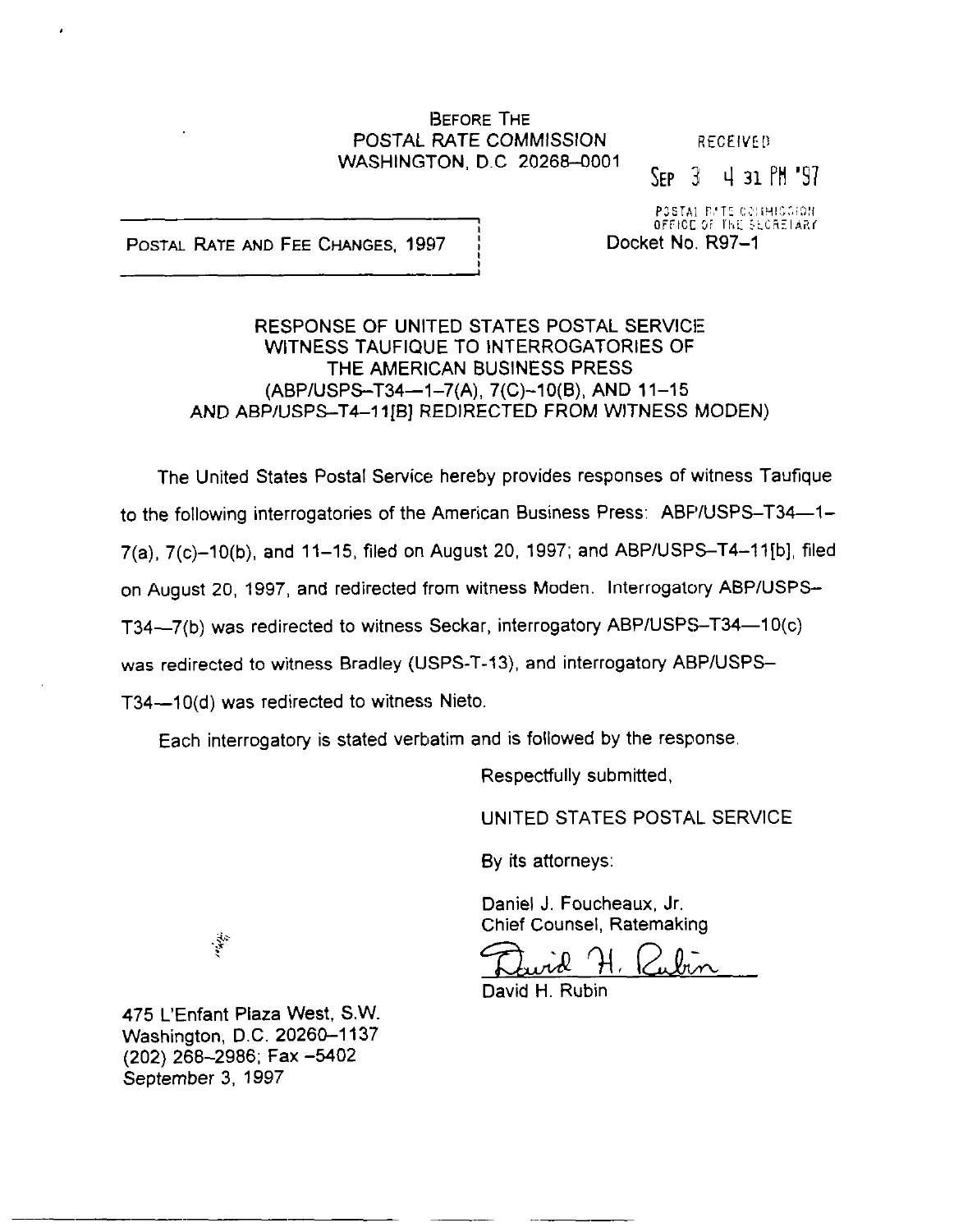## ABPIUSPS-T-34-I

[a] Confirm that the zone and regular rate periodical advertising pound rates that are listed on p. 2, Table II of your testimony for the delivery unit, sectional center faculty [sic], Zones 1 and 2, and Zone 3 are all lower than the corresponding rate elements recommended by the Postal Rate Commission in Docket R94-1.

[b] Confirm that the advertising pounds to which the DDU-Zone 3 rate elements referred to above are applied represent approximately 58% of total regular rate advertising volume in the test year (before rates), as derived from USPS-T-34 W/P RR-E, p.1.

[c] Confirm that the pound rate for nonadvertising weight that you propose in Table II of 17.4 per pound is 9.4% higher than the corresponding nonadvertising pound rate of 15.9 per pound recommended by the Commission in Docket R94- 1.

## RESPONSE

[a] Confirmed

- [b] Confirmed, assuming "volume" refers to pounds.
- [c] Confirmed. A more recent comparison is that the nonadvertising pound rate of
- 17.4 cents is 8.1% higher than the 16.1 cents recommended by the commission

in Docket No. MC95-1.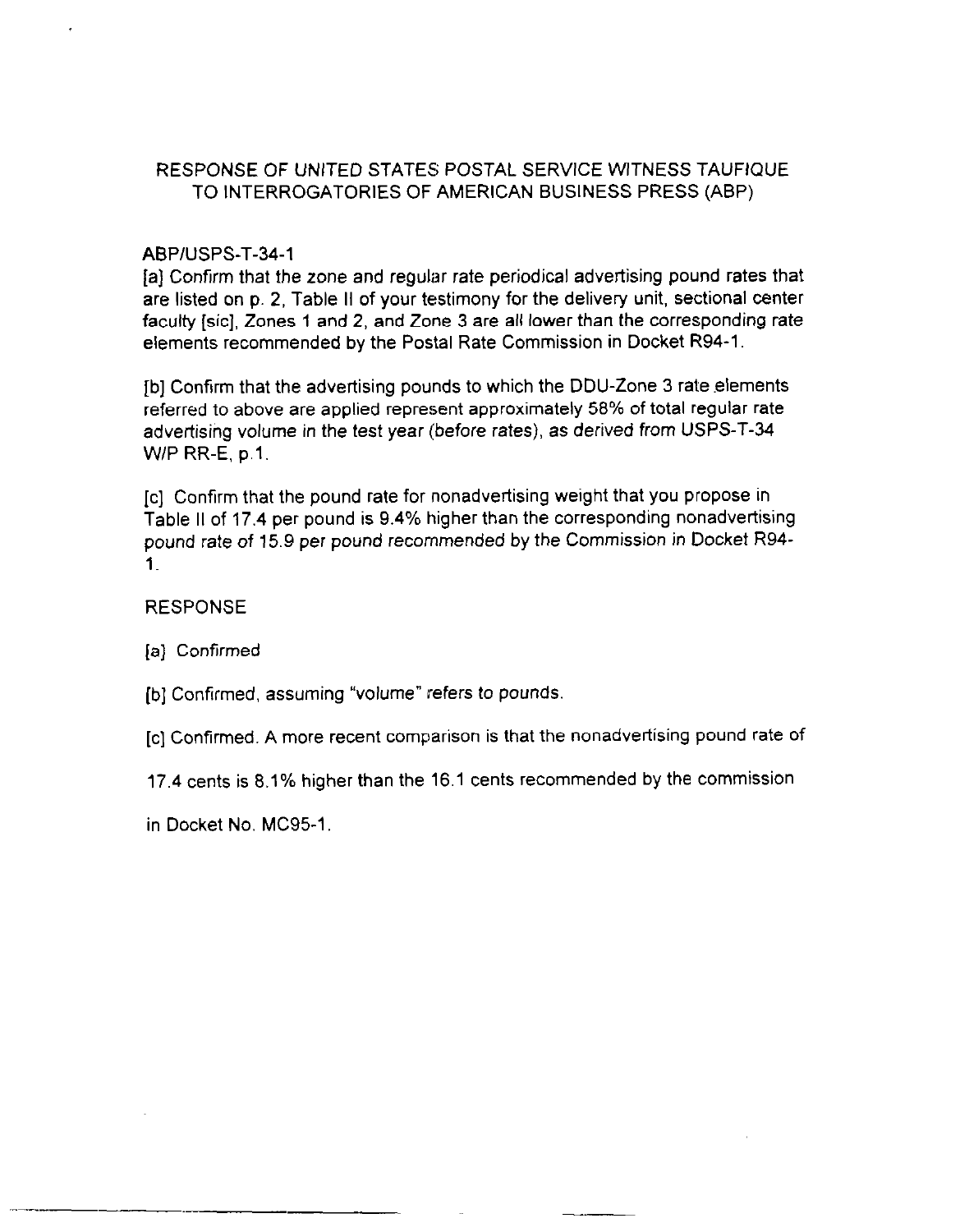#### ABP\USPS-T-34-2

Referring to your work paper USPS-T-34, RR-E please complete the chart below which would show the postage in cents per piece and percent increase per piece for a periodical weighing 7.4 ounces, with 56% editorial content, 42% advertising: nonmachinable under current USPS rules (and thus ineligible for automation). sorted to the five digit package level under past and proposed rates, and mailed to Zone 5.

| RATES ADOPTED     | <b>RATES ADOPTED</b> | <b>RATES PROPOSED</b>               |
|-------------------|----------------------|-------------------------------------|
| IN R94-1 (1/5/95) |                      | IN MC95-1 (RATES IN R97-1 (ASSUME   |
| EFFECTIVE)        |                      | EFFECTIVE 7/1/96) EFFECTIVE 7/1/97) |

POSTAGE ( $\sigma$  PER PIECE)

% INCREASE N/A

#### RESPONSE

Using the example specified in the question, the following table was constructed:

|                                  | EFFECTIVE) | <b>RATES ADOPTED</b><br>IN R94-1 (1/5/95) | <b>RATES ADOPTED</b><br>IN MC95-1 (RATES<br>EFFECTIVE 7/1/96) | <b>RATES PROPOSED</b><br>IN R97-1 (ASSUME<br>EFFECTIVE 7/1/97) |
|----------------------------------|------------|-------------------------------------------|---------------------------------------------------------------|----------------------------------------------------------------|
| POSTAGE ( $\sigma$ PER<br>PIECE) |            | 24.9 cents                                | 26.9 cents                                                    | <b>28.6 cents</b>                                              |
| % INCREASE                       |            | <b>N/A</b>                                | 7.8 percent                                                   | 6.3 percent                                                    |

Note that the rates proposed in Docket No. R97-1 will not be effective until after

7/l/97. In any case, the effective date does not change the percentage increase

in my response

---- -\_\_\_ -~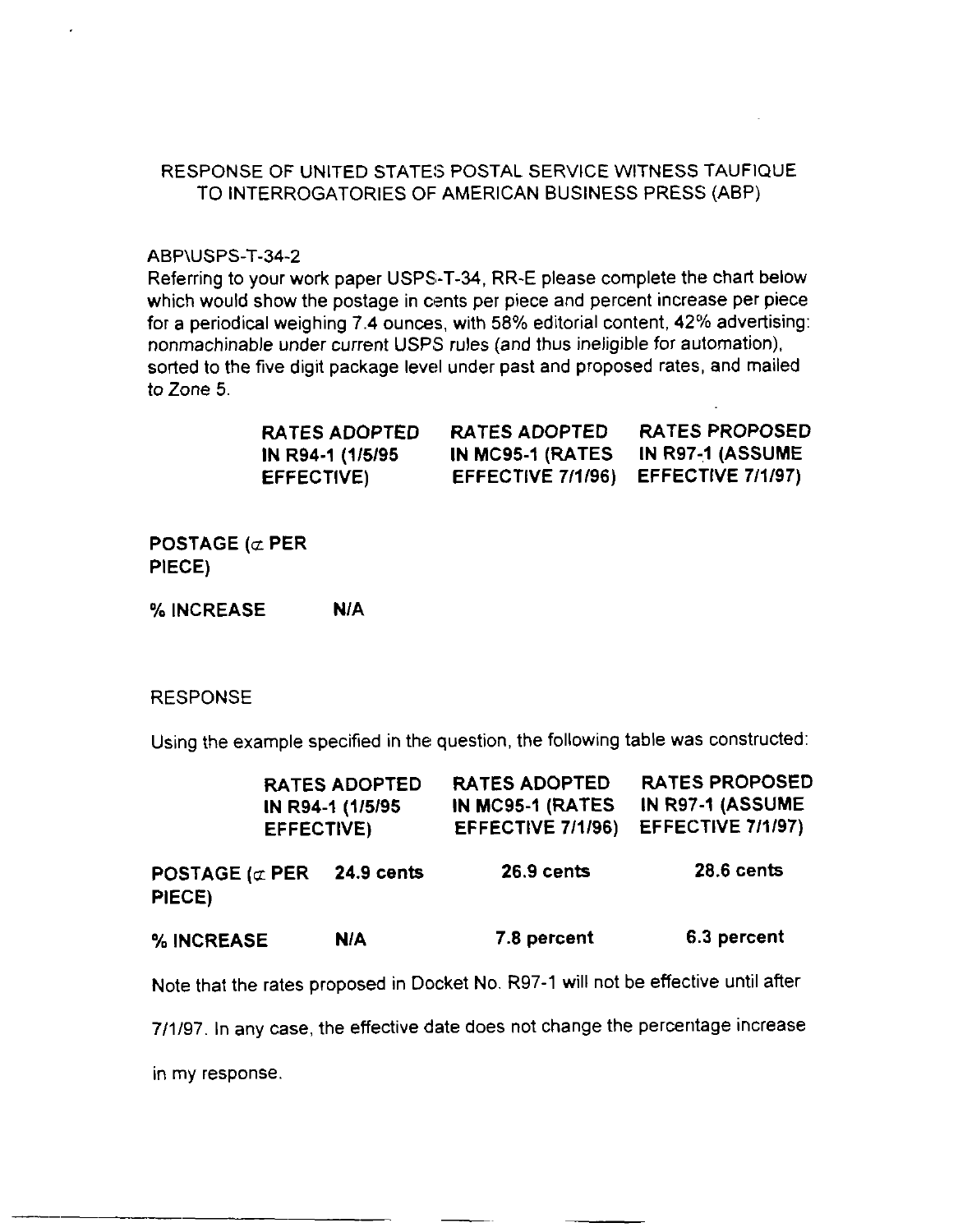#### ABPIUSPS-T-34-3

Refer to your description of the "compound annual growth of 2.8% for regular rate periodicals 'between FY 1992 and FY 1996'." USPS-T-34, p.5, lines 1-9.

[a] What is the total cumulative revenue growth, compounded by year, for regular rate periodicals between FY 1992 and FY 1996?

[b] Assuming the Commission recommends the USPS-proposed rates for regular rate periodicals in R97-1, what would the total cumulative revenue growth of this subclass between FY 1992 and FY 1996 inclusive?

#### RESPONSE

[a] The 2.8% figure quoted in the question refers to revenue per piece that

changed from \$0.202 to \$0.226, USPS-T-34, p.5, lines 8-9. The revenue as

reported in my testimony grew by 17.7 percent or 4.2 percent (compounded by

year) between FY 1992 (\$1339.6 million) and FY 1996 (\$1579.7 million), USPS-

T-34, p.5, lines 7-8. These figures reflect changes in both volumes and revenue

per piece.

[b] The TYAR total revenue based on proposed rates is estimated to be \$1,689 million. The cumulative growth in revenue for regular rate periodicals between FY 1992 and FY 1998 (proposed) is 26 percent . On an annual compound basis this growth is 3.9 percent per year.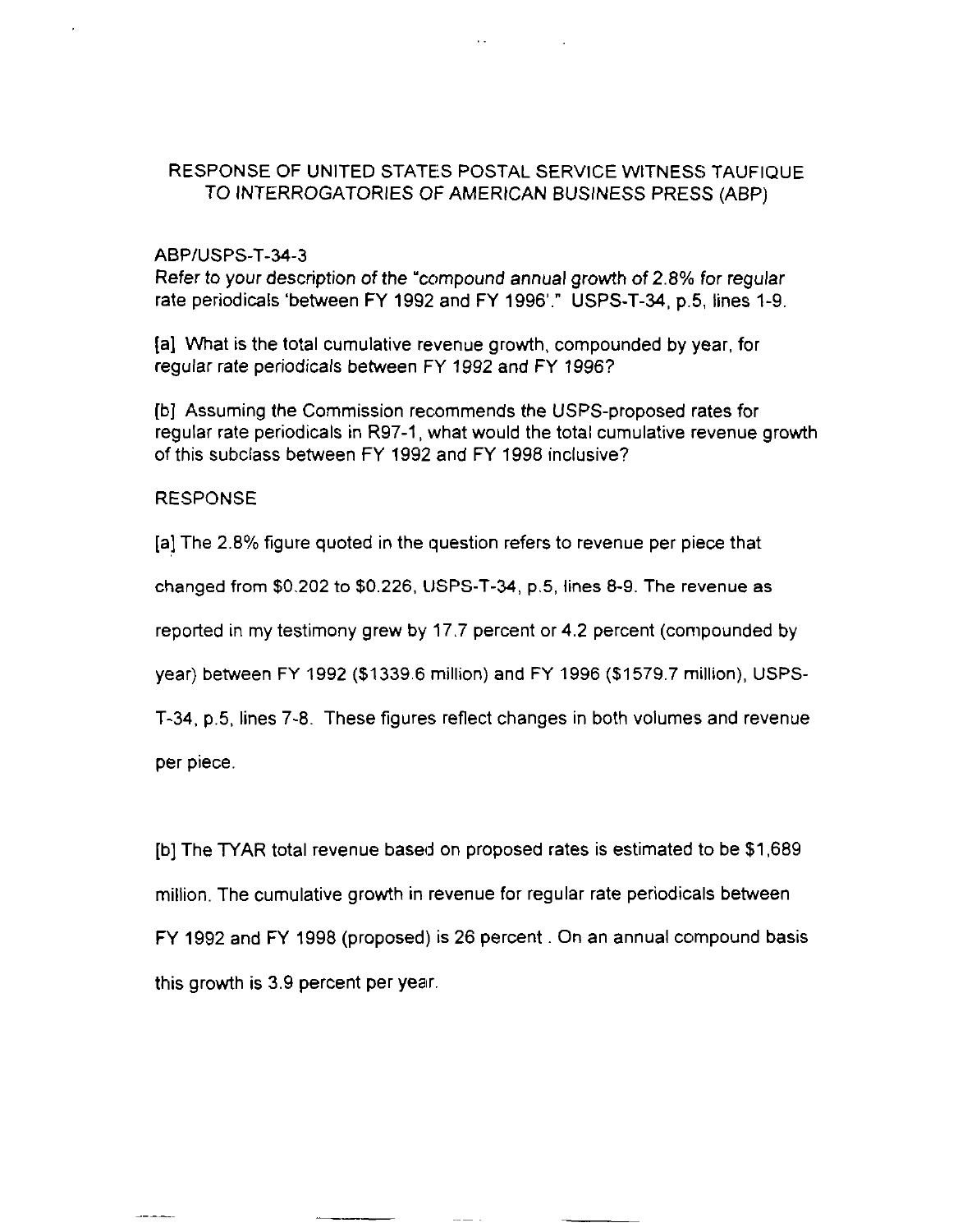#### ABP\USPS-T-344

Refer to p. 5, lines 10-15. Do you agree that some periodical copies that qualified for the Level B discount (five digit and three digit unique city) prior to the effective date of MC95-1 rates actually moved into a higher-cost per-piece rate category (i.e. "Basic") as a result of that decision? If you can explain why this happened, please provide that information.

#### RESPONSE

I agree, my understanding of this change is described in the following: Prior to implementation of Docket No. MC95-1, pieces mailed at nonautomation rates could qualify for Level B rates if prepared in an optional city package of six or more pieces, and that package was placed in an optional city or unique 3-digit sack, or on a pallet. For automation rate flats, and for automation rate letters prepared according to one of the package-based preparation options, pieces in optional city packages of six or more pieces qualified for Level B rates, regardless of the level of sack (for flats) or level of tray (for letters) in which they were placed. Automation rate flats prepared in optional city packages of six or more pieces placed on any level of pallet also qualified for Level B rates. Automation rate letters prepared under the tray-based preparation option could qualify for Level B rates if placed in a full two-foot tray for an optional city destination.

Wrth implementation of Docket No. MC 95-1, preparation of optional city packages, sacks, and pallets was eliminated. Mail that was previously prepared in optional city packages is currently required to be prepared in 3-digit packages.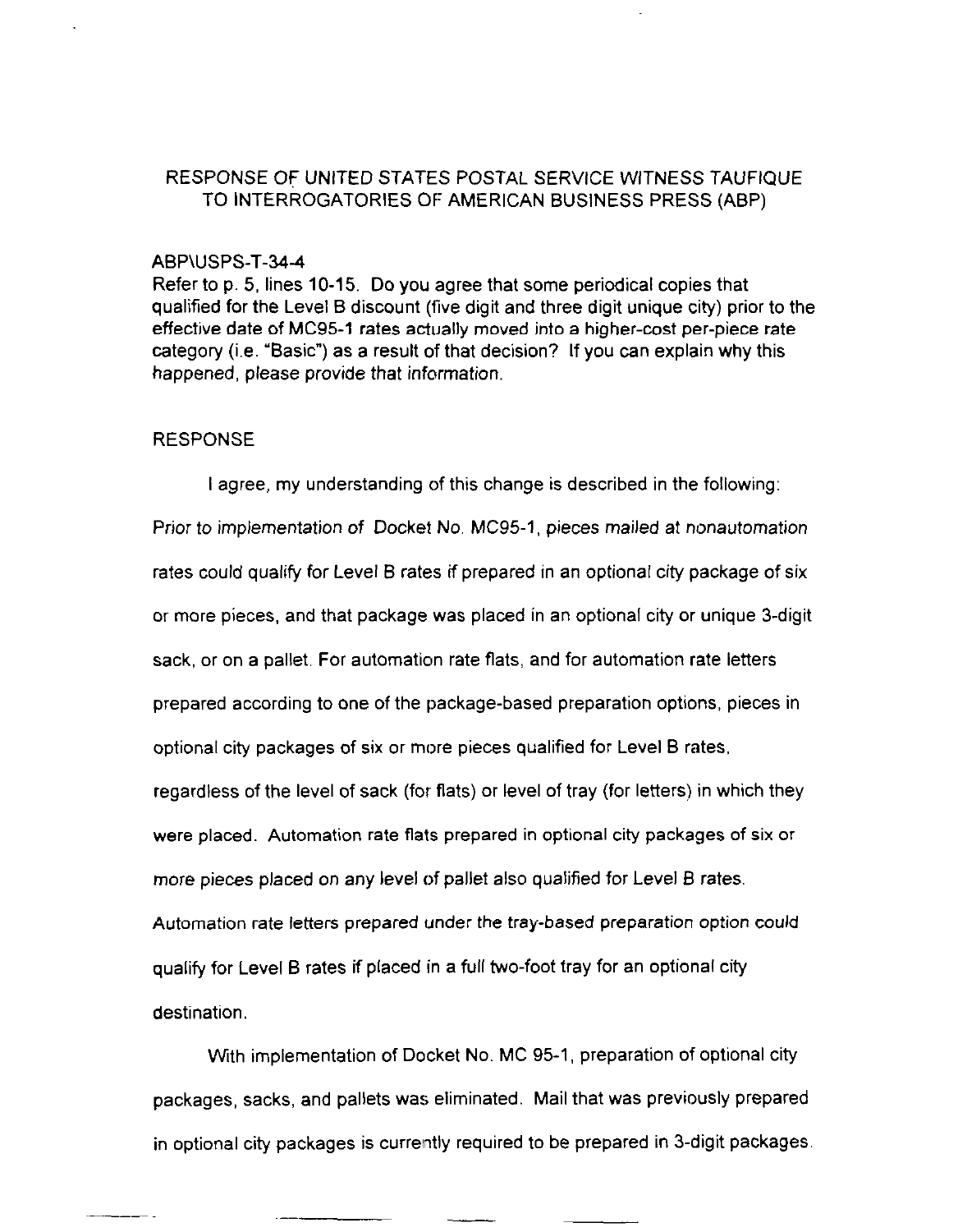# ABPIUSPS-T-344, Page 2 of 2

l,

Since the optional cities were all for non-unique 3-digit ZIP Codes, such 3-digit

╱

packages currently qualify only for Basic rates.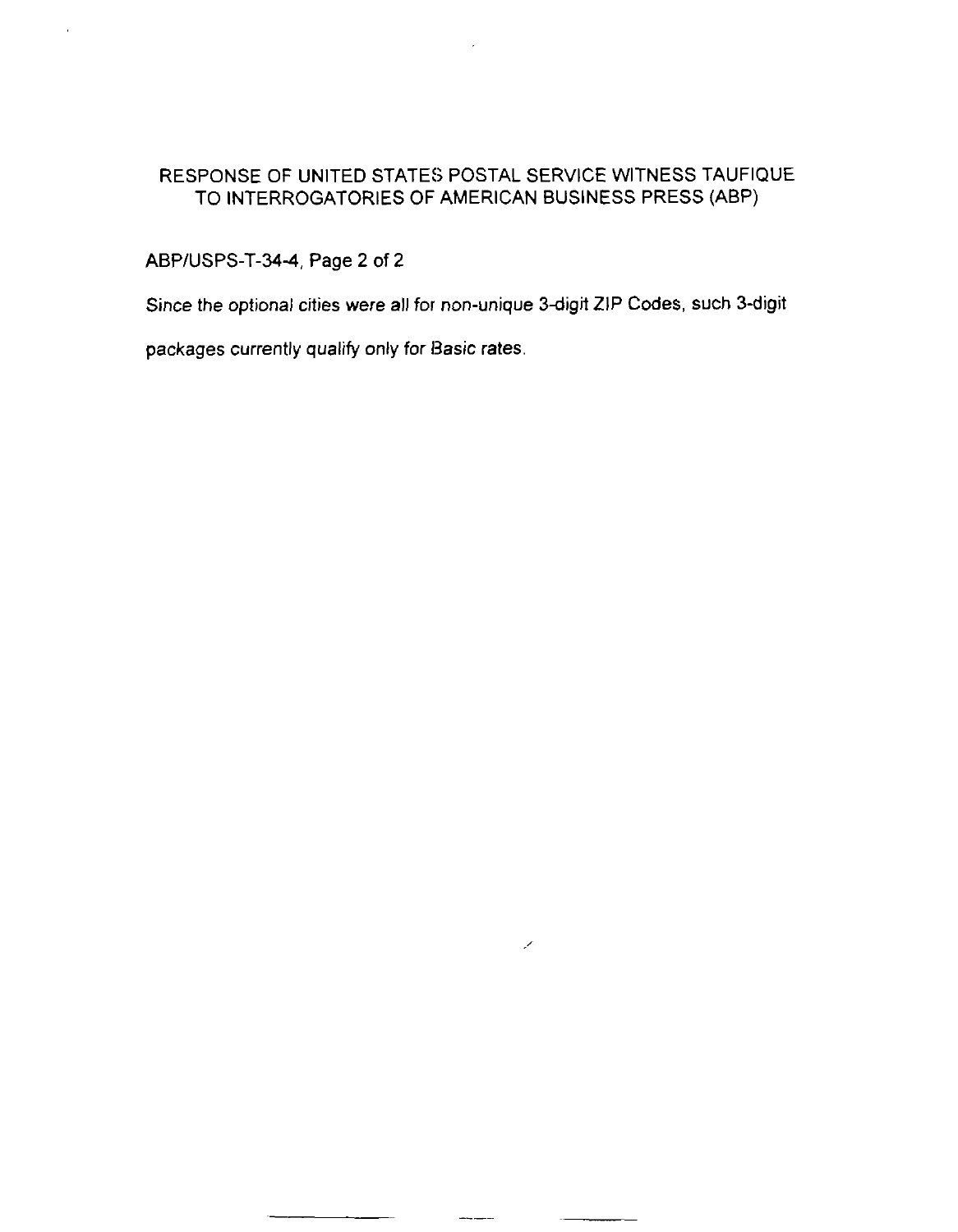#### ABPIUSPS-T-34-5

[a] Elaborate on what you mean by "rate shock" as used in line 11, p. 7 of your testimony.

[b] Which particular presort tiers are you referring to when you describe why USPS chose cost savings passthroughs designed to "mitigate the 'rate shock' effect on the higher cost presort tiers"?

[c] Was the deliberate attempt to mitigate rate shock in part or in whole influenced by rate element adjustrnents approved by the Commission and the Governors in Docket MC95-1, even through the total revenues otherwise required from regular rate periodicals for FY 1995 (the test year of Docket MC95-1) did not change from that established in Docket R94-l?

### RESPONSE

[a] In this docket for this particular subclass, a deliberate attempt was made to

keep the increase in each cell below 10 percent

[b] I am referring to piece rate cells that were affected by the 315 digit split and

the shift of non-unique 3-digit from Basic to 3-digit. These include the Basic and

3-digit presort tiers.

[c] No.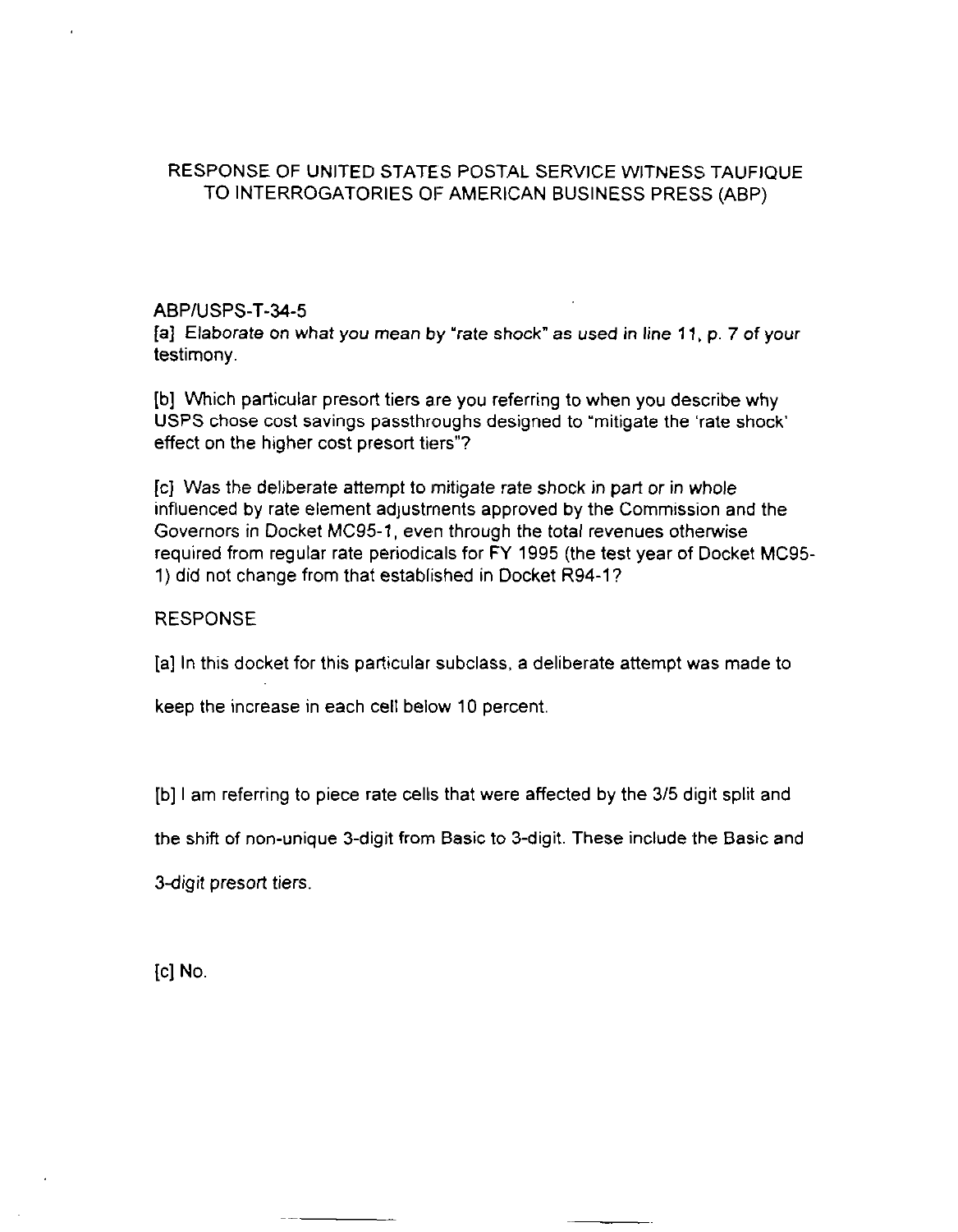## ABPIUSPS-T-34-6

On pp. 9-10 of your testimony you refer to Library Reference H-190, the "Mail Characteristics Study".

- [a] Where you personally involved in that study?
- [b] Specify the time period for which the data for H-190 were collected

[c] Do you assume that the presort composition of regular rate periodicals, the quantity of automation-qualified periodical flats, and the number of pieces in packages and/or containers will remain unchanged from the time period H-190 data were collected through the test year? If there will be changes, explain them in detail, giving reasons for each change. If you do not think that the regular rate composition as described in H-190 will change, explain why.

# **RESPONSE**

 $[a]$  No, I was not involved in conducting the study.

[b] I have been told that the data for LR-H-190 were collected in two distinct time

periods. The field (or non-CPP) data were collected between November 20<sup>th</sup>

1995 and December 20\* 1995 (See USPS-LR-H-190, p. 33). The CPP

(Centralized Payment Processing) data were collected from individual mailers

during the first six months of 1996,

[c] Yes; While the presort composition may change somewhat, with more 5-digit

and 3-digit skin sacks, LR-H-190 contains the best information available. Please

see my response to USPS-T-34-7(a).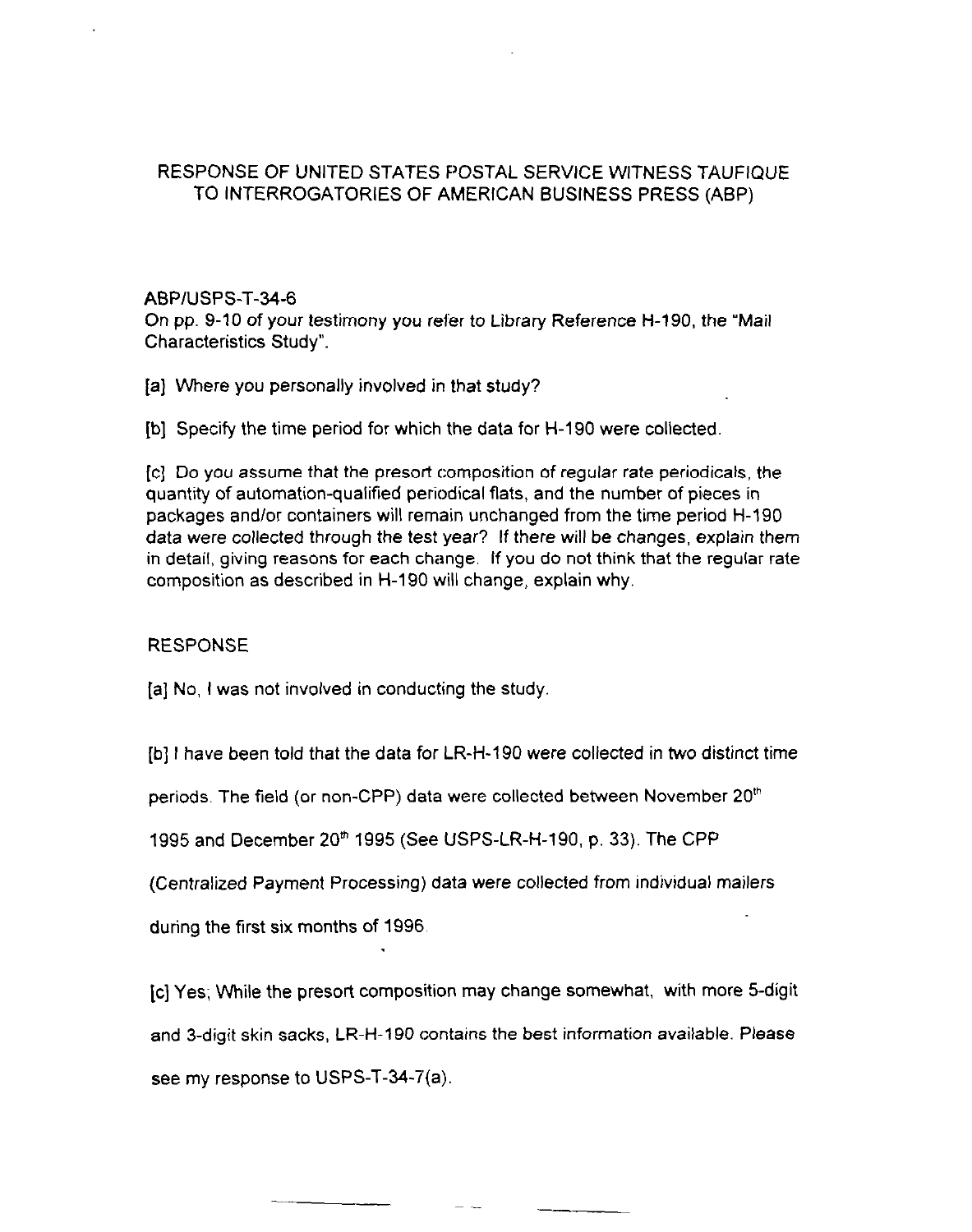#### ABPIUSPS-T-34-7

[a] Please refer to p. 11, lines 10-16 of your testimony. Does USPS anticipate more 3 digit sacks in the test year than formerly were ADC or mixed ADC sacks as a result of the proposed application of 3 digit presott discounts to 3 digit packages? If your answer is no, please explain the response.

[b] will SCF sacks be allowed for periodicals in the test year? If they are going to be allowed, what will be the effect on USPS mail processing costs if (1) automated 3 and 5 digit packages, now in ADC or mixed ADC sacks, are placed in SCF sacks and (2) if nonautomated 3 and 5 digit packages, now in ADC or mixed ADC sacks, are placed in SCF sacks?

[c] Would copies of periodicals within 3 or 5 digit packages placed in SCF sacks be eligible for 3 or 5 digit piece discounts if the carrier route sort of these pieces is performed at the SCF within which delivery of each piece occurs?

#### RESPONSE

[a] The Postal Service anticipates that some increase in 3-digit sacks is possible,

although it cannot predict the amount of this increase since it is based on

anticipating mailer behavior. Since Periodicals mailers may prepare 3-digit sacks

containing as few as one package of mail, it is anticipated that more mailers may

prepare such "skin sacks" in order to qualify more mail for the 3-digit rates

However, the Postal Service has no data showing how many mailers are

currently preparing such "skin sacks" for service reasons, or how many mailers

will prepare such sacks under the proposed structure. Furthermore, since

preparation of "skin sacks" involves extra production costs for mailers, it is not

known how many mailers that do not currently prepare such sacks would find the

proposed new rate structure an economic incentive to do so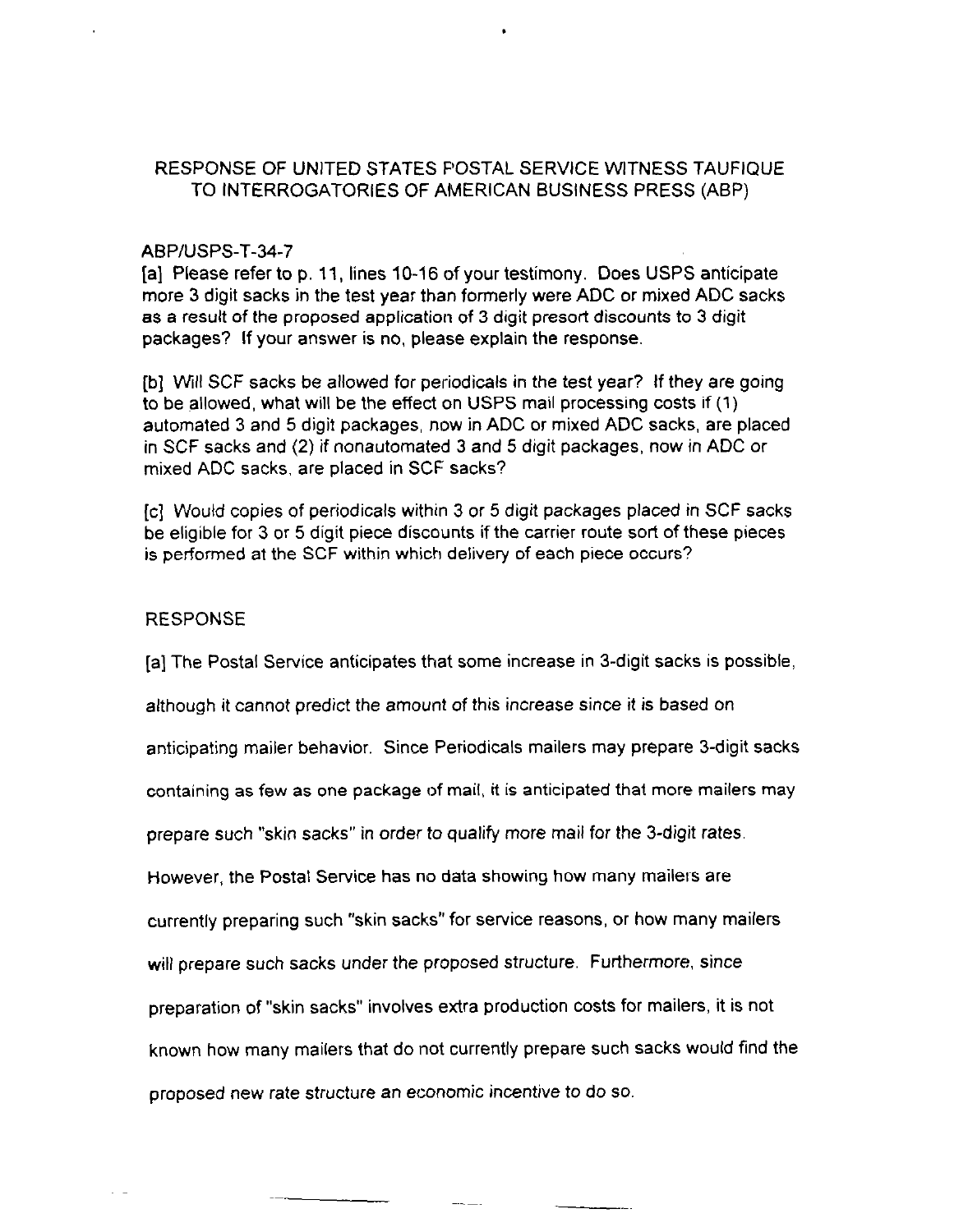## ABPIUSPS-T-34-7, Page 2 of 2

[b] Redirected to Witness Seckar

[c] No. If the Postal Service reinstitutes SCF sacks, it is my understanding that all

mail in SCF sacks would be eligible for Basic rates.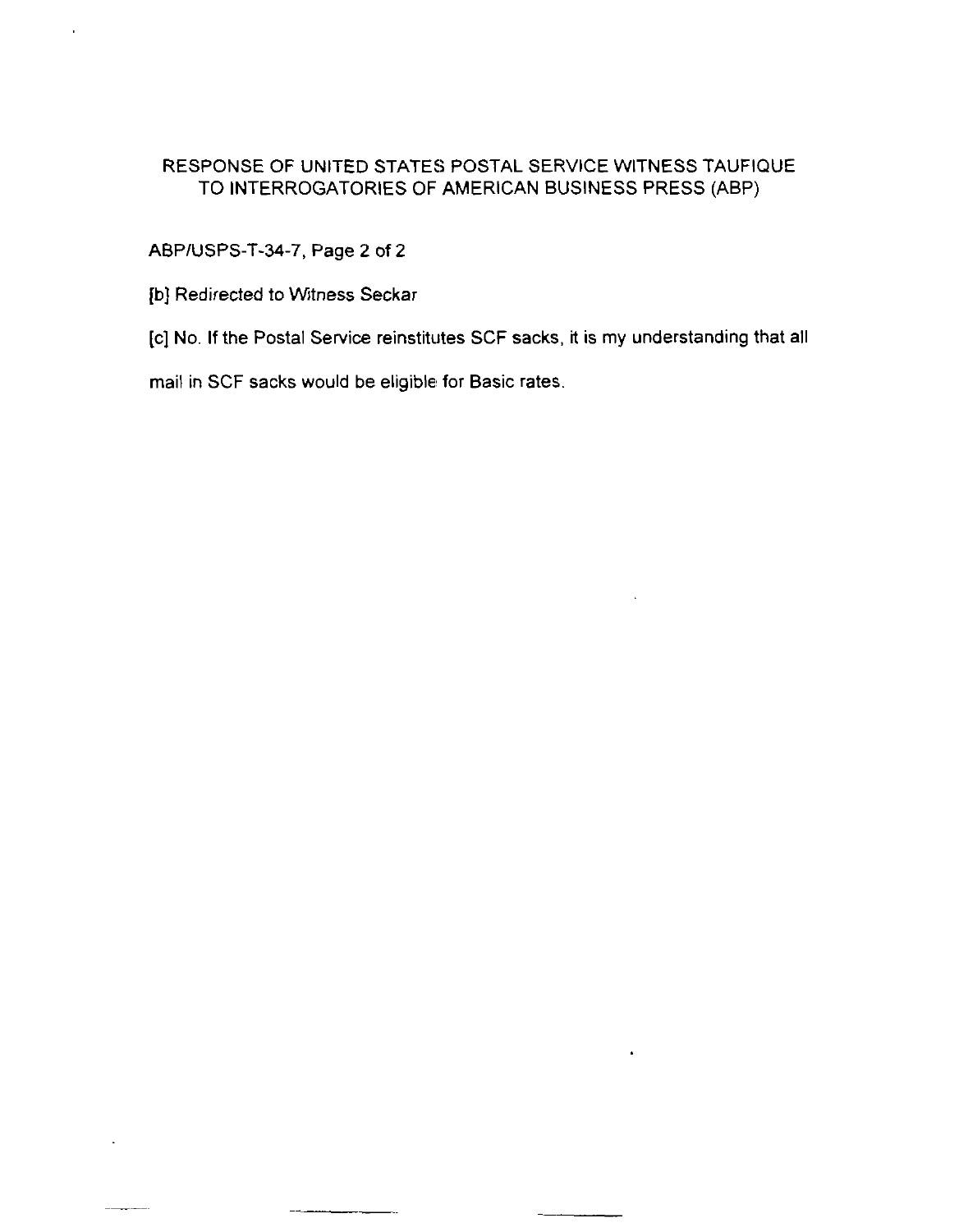#### ABPIUSPS-T-34-8

[a] Explain why pound rate revenue in periodical regular rate as a percent of total subclass revenue would increase from the 40% allocation established by the Commission in Dockets R90-1 and R94-1 to 41%.

[b] Since the approval if R94-1 rates by the Governors, did USPS perform any studies intended to re-examine, as repeatedly requested by the Postal Rate Commission in past rate cases since Docket R87-1, the appropriate proportion of revenues that ought to be obtained form pound rates as opposed to per-piece rates?

[c] If studies were performed, please produce all such studies.

[d] If studies were not performed, please explain why they were not performed

### RESPONSE

[a] The pound rate revenue in Periodicals regular rate as a percent of total

subclass revenue is increased to 41% from 40% to avoid rate shock for some

piece rate cells (See response to ABPIUSPS-T-34-5).

Ibi No.

[c] Not Applicable.

[d] They were not performed because the Postal Service was unable to complete

all rate-related studies it might wish due to resource constraints. The issue of

"appropriate proportion of revenues that ought to be obtained from

pound rates as opposed to per-piece rates" is still on the list of issues to be

studied. The Postal Service will try to accommodate this Commission request

prior to the next omnibus filing.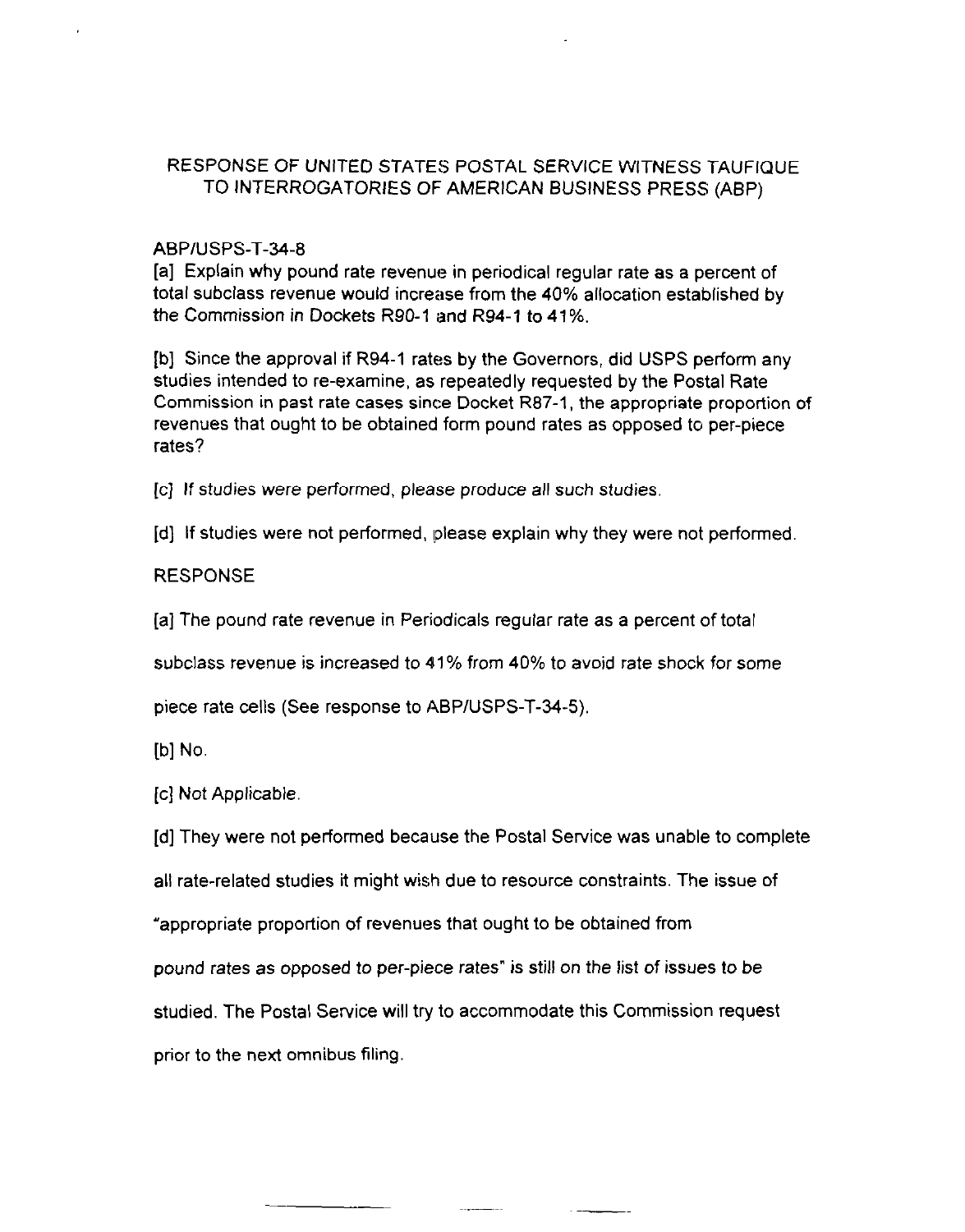#### ABPIUSPS-T-34-9

If USPS obtained, hypothetically, 70% of periodical regular revenues from pieces, and 30% from pounds, would it not be possible for editorial pounds to achieve '100 percent cost coverage" while either avoiding any increase in the editorial pound rate, or at least raising the editorial pound rate less than the 8.1% increase that USPS proposes? Was this option or some other increase in the proportion of revenue obtained from pieces rather than pounds considered, and if not, why not? If it was considered, why was it rejected?

#### RESPONSE

At the onset, I would state that the editorial content cost coverage is not a

function of revenue split between pieces and pounds. Rather, it is directly

affected by the editorial pound rate and the piece rate discount on editorial

content,

Using your hypothetical the editorial content cost coverage might improve slightly (but remain below 100 percent) and the editorial content pound rate would also be lower than proposed, but the piece rates will increase significantly (some in the range of 15 to 20 percent). As stated earlier, this option was not considered because the issue of implicit cost coverage deals directly with the editorial pound rate and the editorial piece discount. Shifting the revenue requirement to piece rates does not address this issue.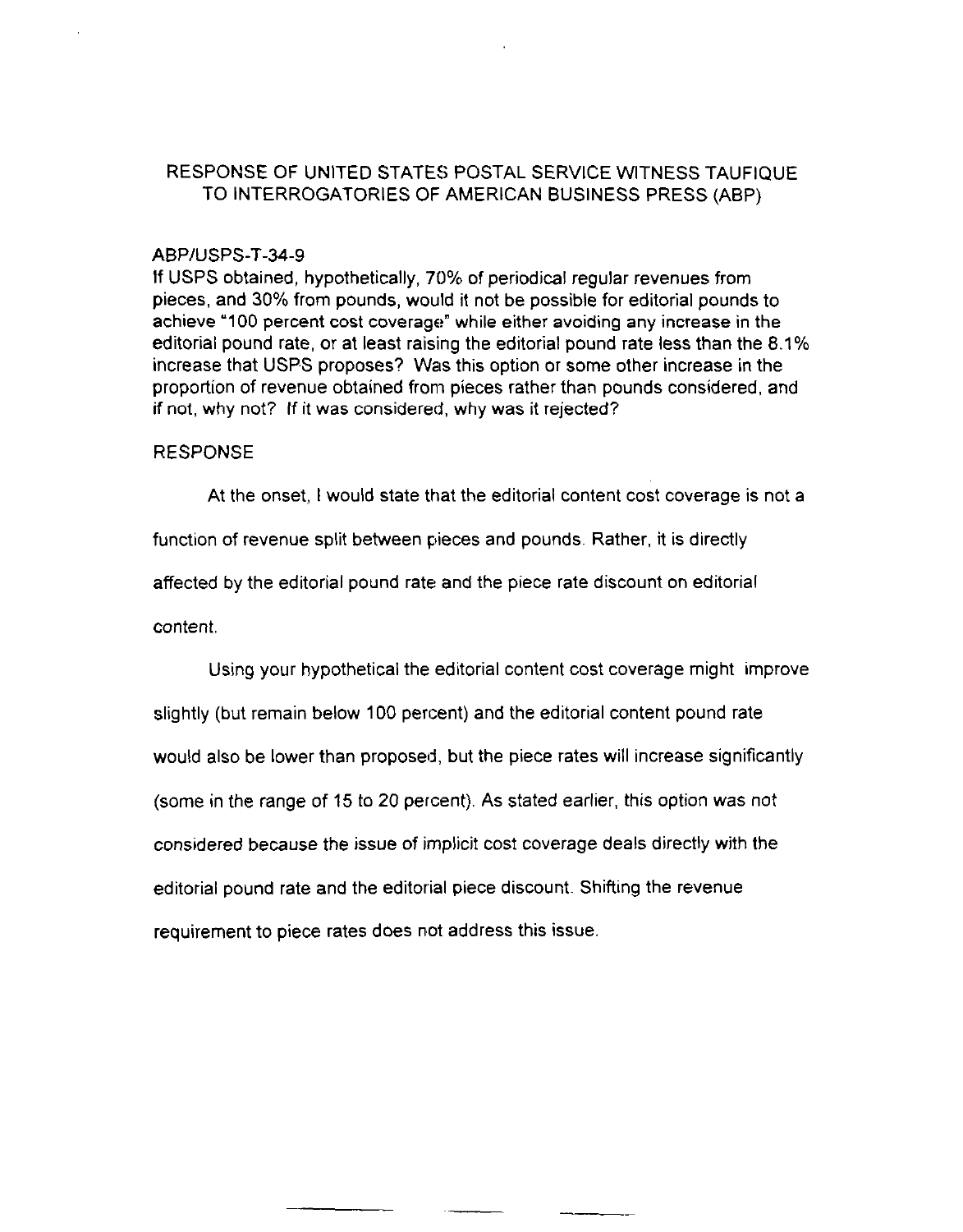### ABPIUSPS-T-34-10

On p. 14, line 23, you refer to "average haul" as a factor in allocation of distance related transportation costs to periodical rate zones.

[a] How are the average hauls calculated?

[b] Was the Highway Contract Support System (HCSS) database consulted to calculate average haul per zone? If not why not?

[c] Confirm that HCSS contains a route length measure for each USPSpurchased highway contract, the annual cost of the contract, the annual miles traveled on the contract, the number of trucks on a contract and their cubic capacity and the highway cost account for the contract.

[d] Confirm that data comparable to that described in part C above also available for rail contracts.

### RESPONSE

[a] The average haul miles used in the calculation of zoned pound rates have

been in use by the Postal Service and the Commission since at least Docket No.

R87-1. The only revision came about in Docket No. R90-1, when the average

haul for Zones 1 8 2 was increased from 133 miles to 189 miles. The same

average haul miles were used in Dockets No. R90-1, R94-1, and MC95-1.

Scanning the workpapers and interrogatory responses for previous cases

reveals that the original estimation of the average haul miles dates back to the

--

mid-1970s.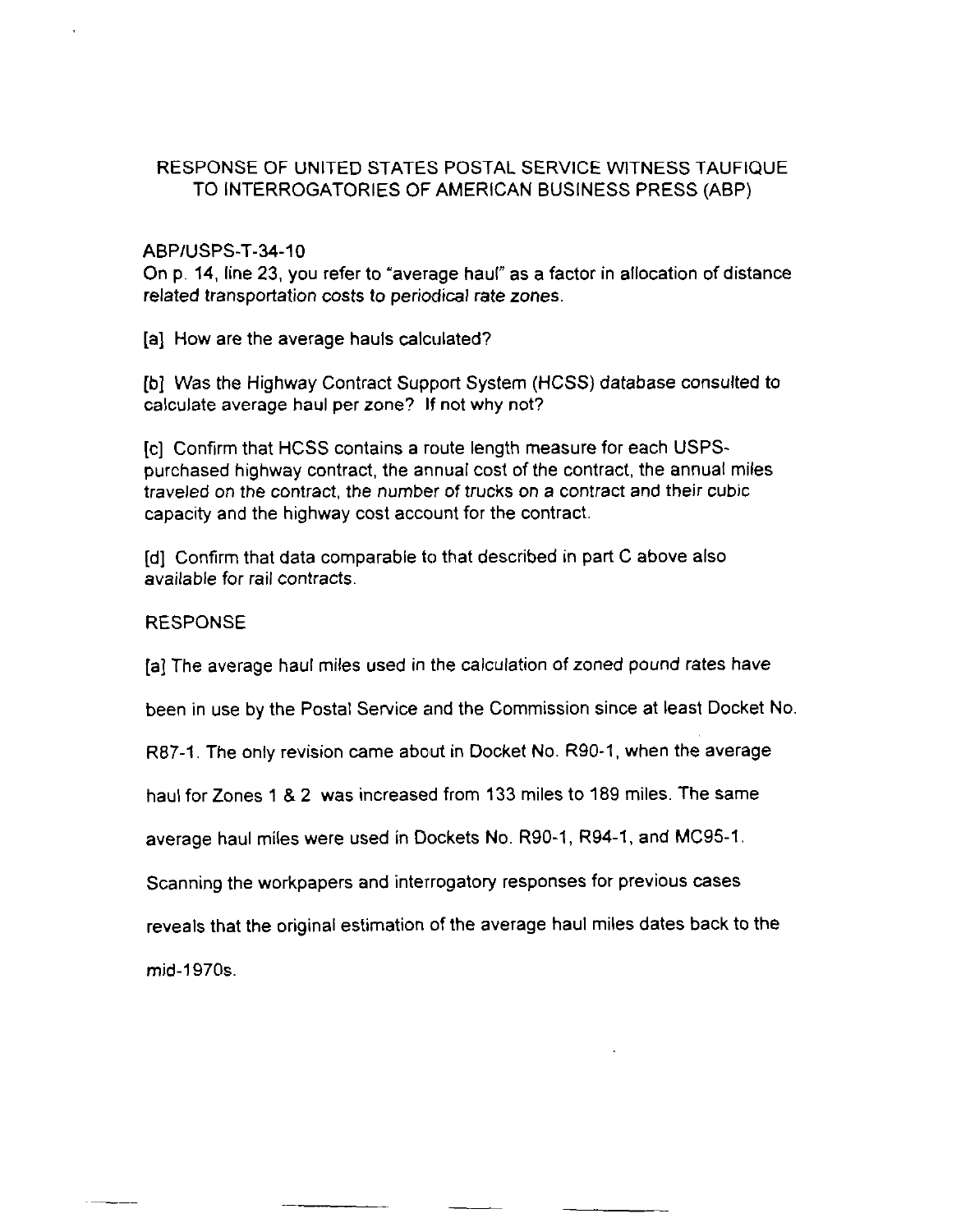#### ABPIUSPS-T-34-10. Page 2 of 2

[b] NO. It is my understanding that HCSS does not contain any mail-specific infomation. In other words, it contains information by truck, but not on the type of mail carried on those trucks. In addition, contracts are specific to an account (intra-SCF, inter-SCF, etc.,) such that it is extremely unlikely that a single contract would provide all the highway transportation required for any piece of mail. For example, a piece of mail that travels from an originating A0 to a destinating A0 might receive intra-SCF transportation (to the SCF), inter-SCF transportation [from the originating SCF to the destinating SCF), and another leg of intra-SCF transportation (to the destinating AO). Specifics on the actual routings of any class of mail are not available in HCSS.

[c] Redirected to Witness Bradley (USPS-T-13).

(d] Redirected to Witness Nieto.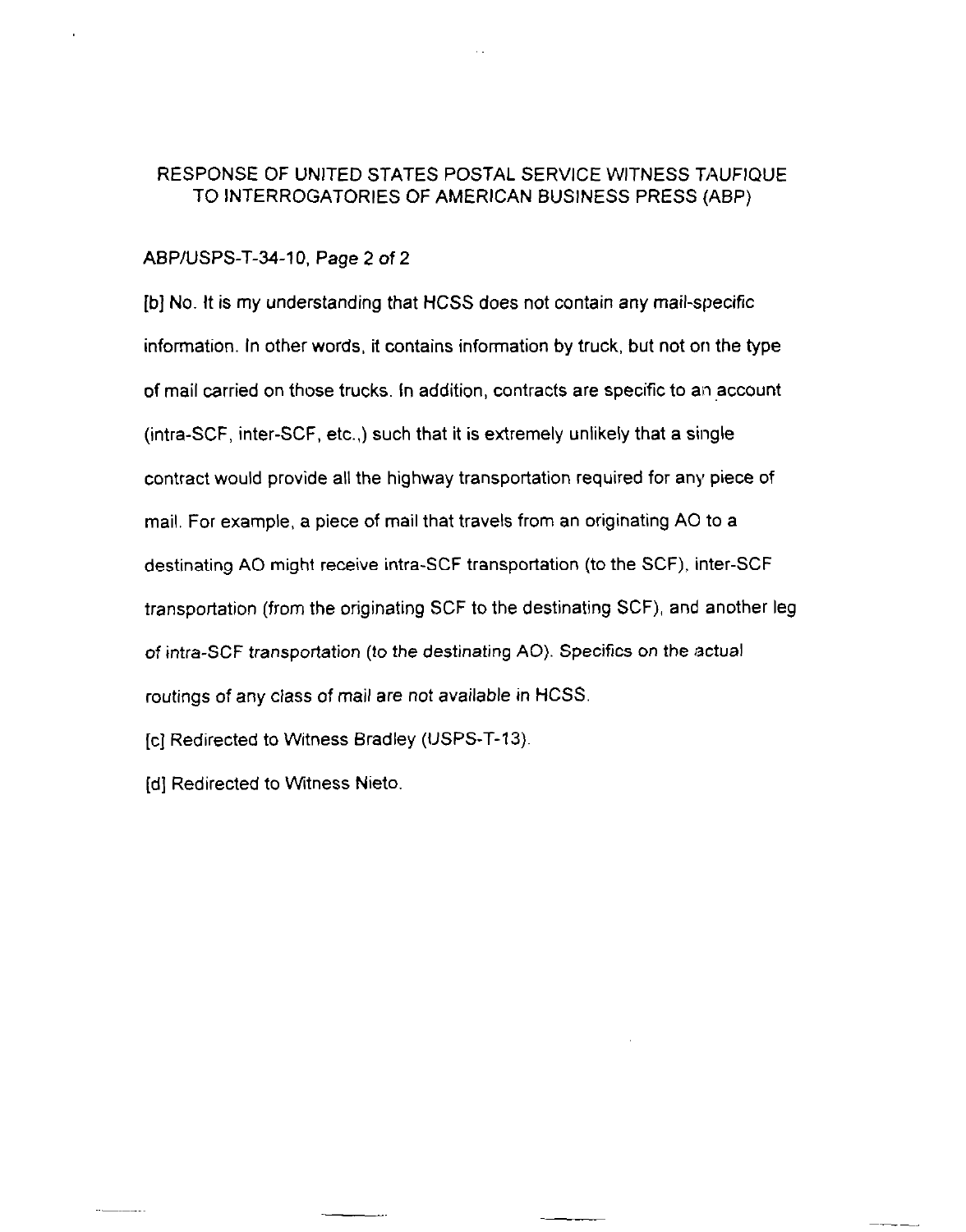### ABPIUSPS-T-34-11

Is the proper percent of non-advertising content for rates in the periodical regular subclass that dividend that can be found in W/RR-G, p. 1, by dividing editorial pounds by total pounds, (84.5%) or is it found in W/P RR-D, line 20. which uses a figure of 58.7%?

Explain the differences between the two percentages.

### RESPONSE

Both percents of non-advertising content are proper in their respective contexts.

The figure of 58.7 percent is derived from the actual column inches of advertising

versus non-advertising content. The figure of 54.5 percent is based on pounds.

Since weight per piece is not constant for all periodicals, dividing editorial pounds

by total pounds produces a different ratio. It appears that periodicals with higher

advertising contents weigh more than periodicals with lower advertising content.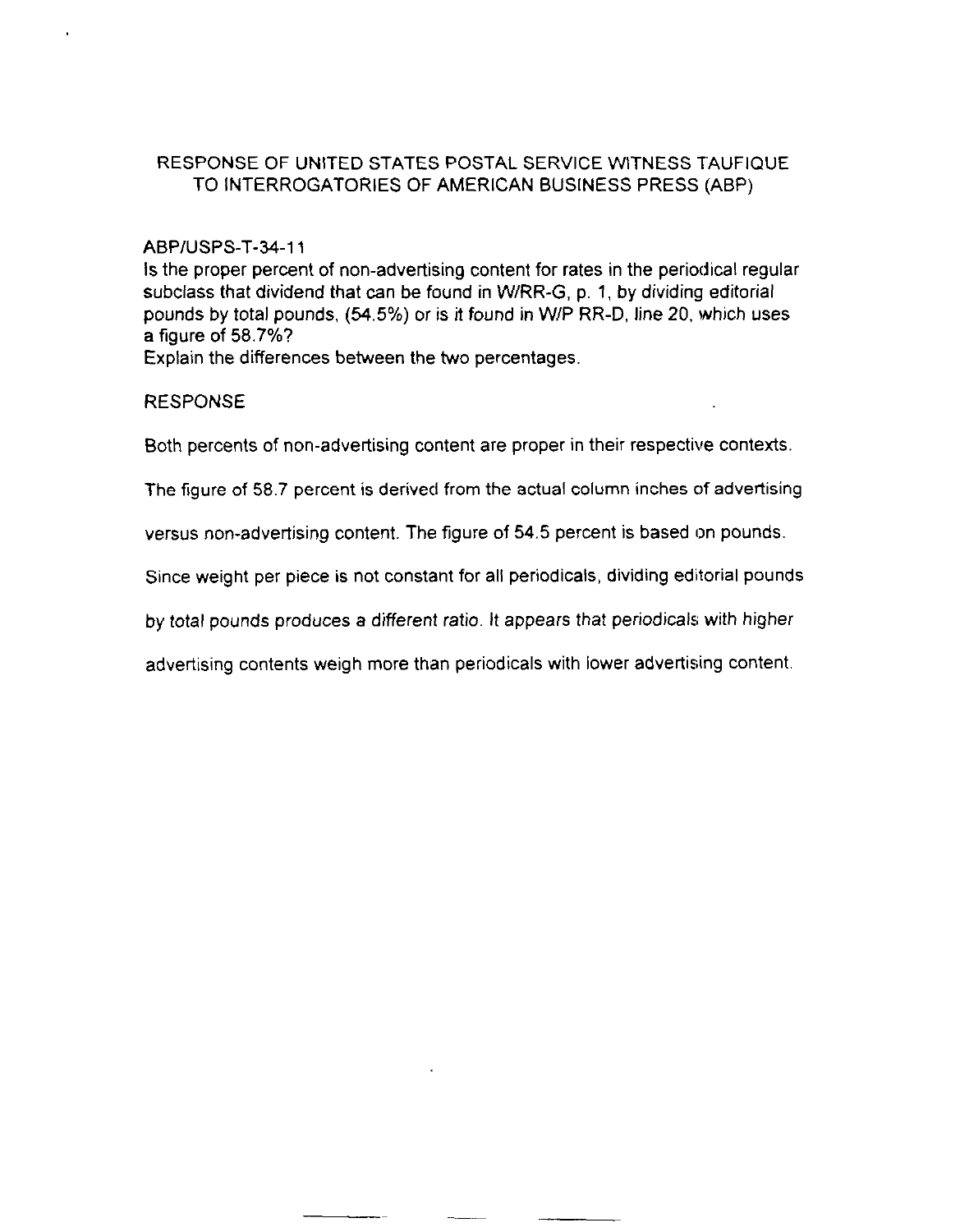### ABPIUSPS-T-34-12

Does USPS's recognition of non-distance dropship shipment cost savings (p. 19, lines 16-19) by reducing piece rates, not pound rates, result from a belief that platform and cross-docking costs that may be avoided are piece related and not pound-related? If your answer is negative, please explain the reason piece and not pound rates were reduced in this instance?

#### RESPONSE

No. Dropshipment rates for both SCF and DDU are proposed to be lower in

Docket No. R97-1 compared to the Commission recommended rates, in Docket

No. MC95-1. The inclusion of non-transportation related cost savings would

reduce dropshipment rates further, and would lead to higher increases for the

distant zones. Once again, the Postal Service wants to avoid abrupt and large

increases in any rate cell.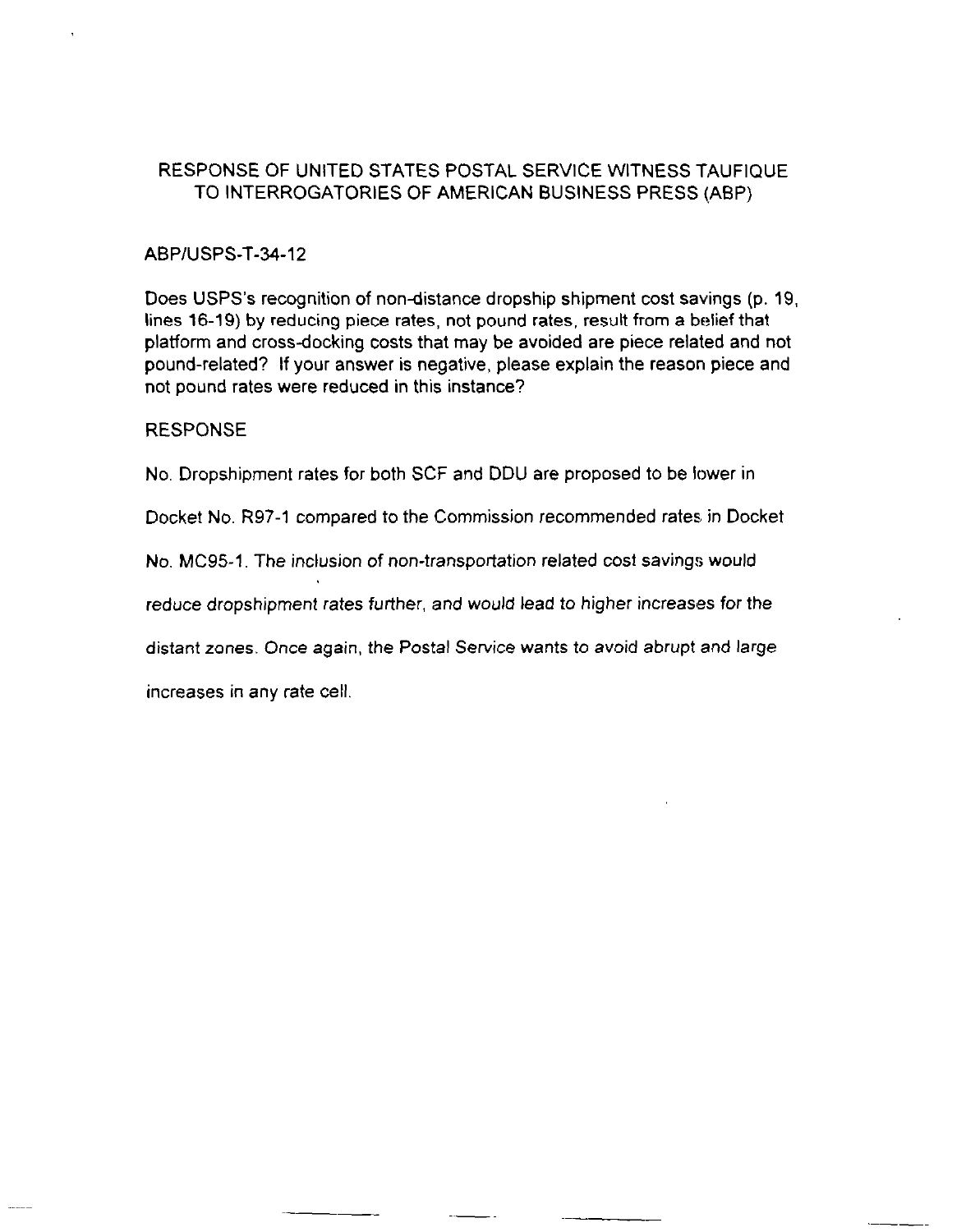### ABPIUSPS-T-34-13

Confirm that there are transportation costs incurred by USPS for mail dropshipped by the mailer into a SCF from which intra-SCF mail is transported to a delivery station or unit.

How are these costs allocated in your periodical rate design?

#### **RESPONSE**

Confirmed. Transportation costs are allocated between distance related and non-

distance related costs. The distance related transportation costs are allocated to

Zones 182 through Zone 8 by pound miles. The non-distance related

transportation costs are allocated to zones and the SCF dropshipment category

by pounds.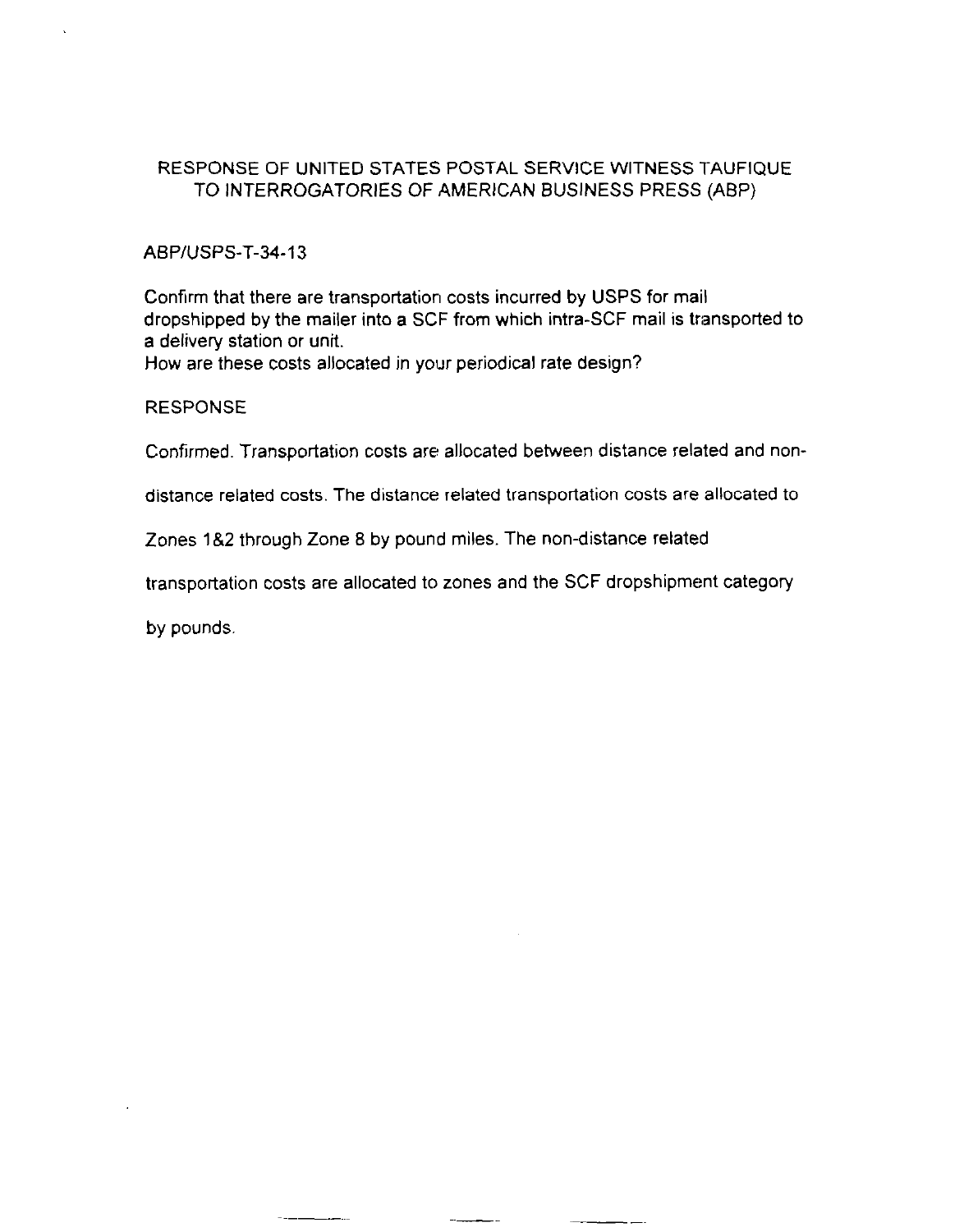#### ABPIUSPS-T-34-14

With respect to your testimony at page 14, lines, 14-21. do you agree that editorial content should have an "inherent" cost coverage of lOO%? Explain why or why not. If you have no opinion on the subject, please refer this question to the appropriate Postal Service witness.

#### RESPONSE

I agree with the Commission that the implicit cost coverage on editorial matter

should not be below 100 percent. However, I would avoid abrupt rate changes

I

in achieving this goal.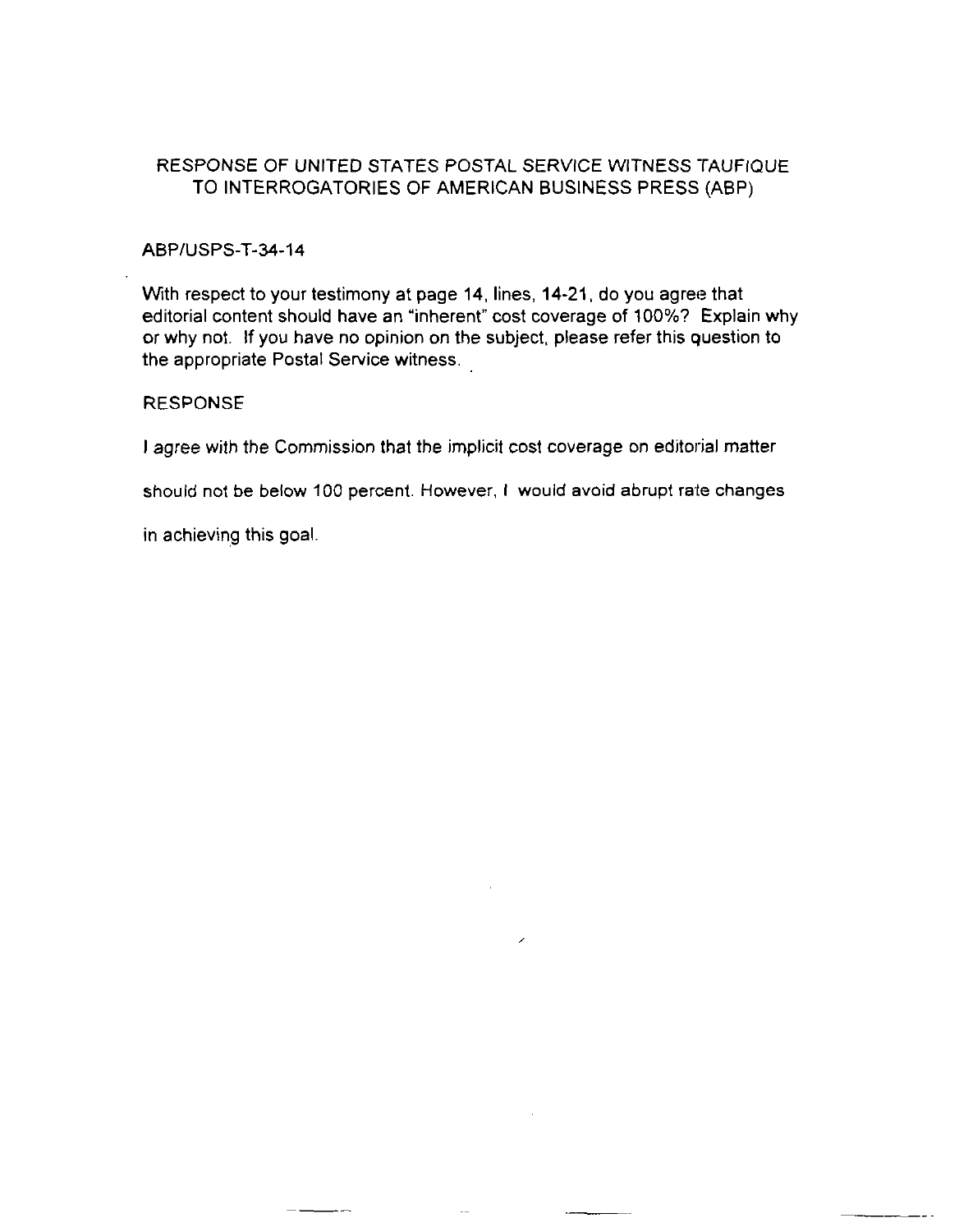ABPIUSPS-T-34-15

At page 16, lines 8-9, should the reference to "0.01 cents" be corrected to "1 cent"?

-.

 $\overline{\phantom{a}}$ 

 $\sim$  .

RESPONSE

 $\bar{z}$ 

 $\sim$   $\sim$ 

No.

 $\ddot{\phantom{0}}$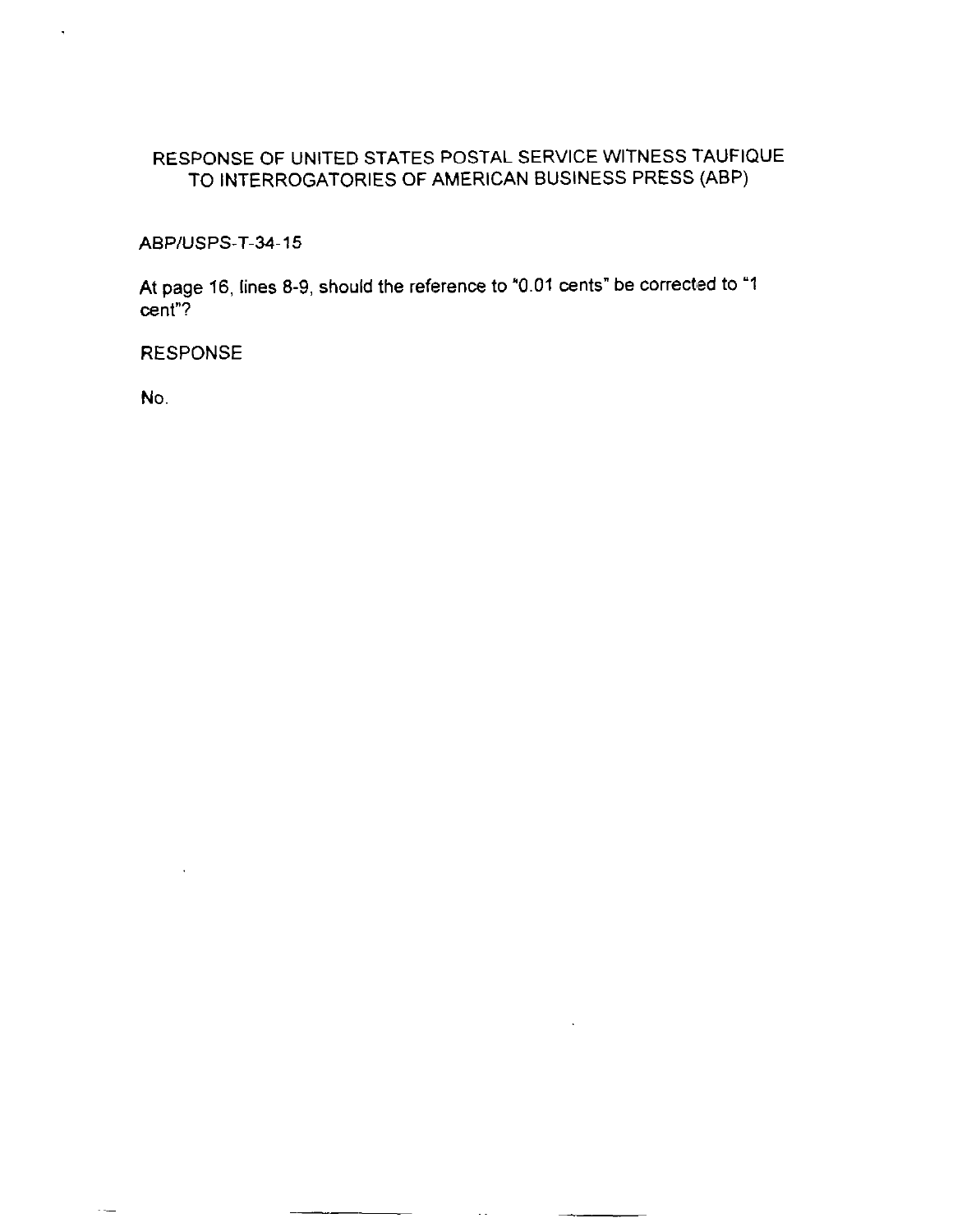## RESPONSE OF UNITED STATES POSTAL SERVICE WITNESS TAUFIQUE TO INTERROGATORIES OF AMERICAN BUSINESS PRESS (ABP) (REDIRECTED FROM WITNESS MODEN)

#### ABPIUSPS-T-4-11

[b] Workpaper RR-J, which accompanies USPS-T-34 (Witness Taufique), projects volumes of automated periodicals in the test year (after rates). Does this volume take into account deployment of bar-code readers on FSM 1000 before the end of the test year, as well as improvements to 812 FSM 881 flat sorters to which you refer to on p.13, line 7 of your testimony? If RR-J does not take into account added volumes of automated periodicals because of planned equipment deployment in FY 1998, what is estimate of added volume?

### RESPONSE

[b] No, the TYAR volume reported in RR-J does not take into account the added

volume of automated periodicals. The added volumes of automated periodicals

due to the referenced deployment and improvements has not been estimated

 $\sim$  .  $\sim$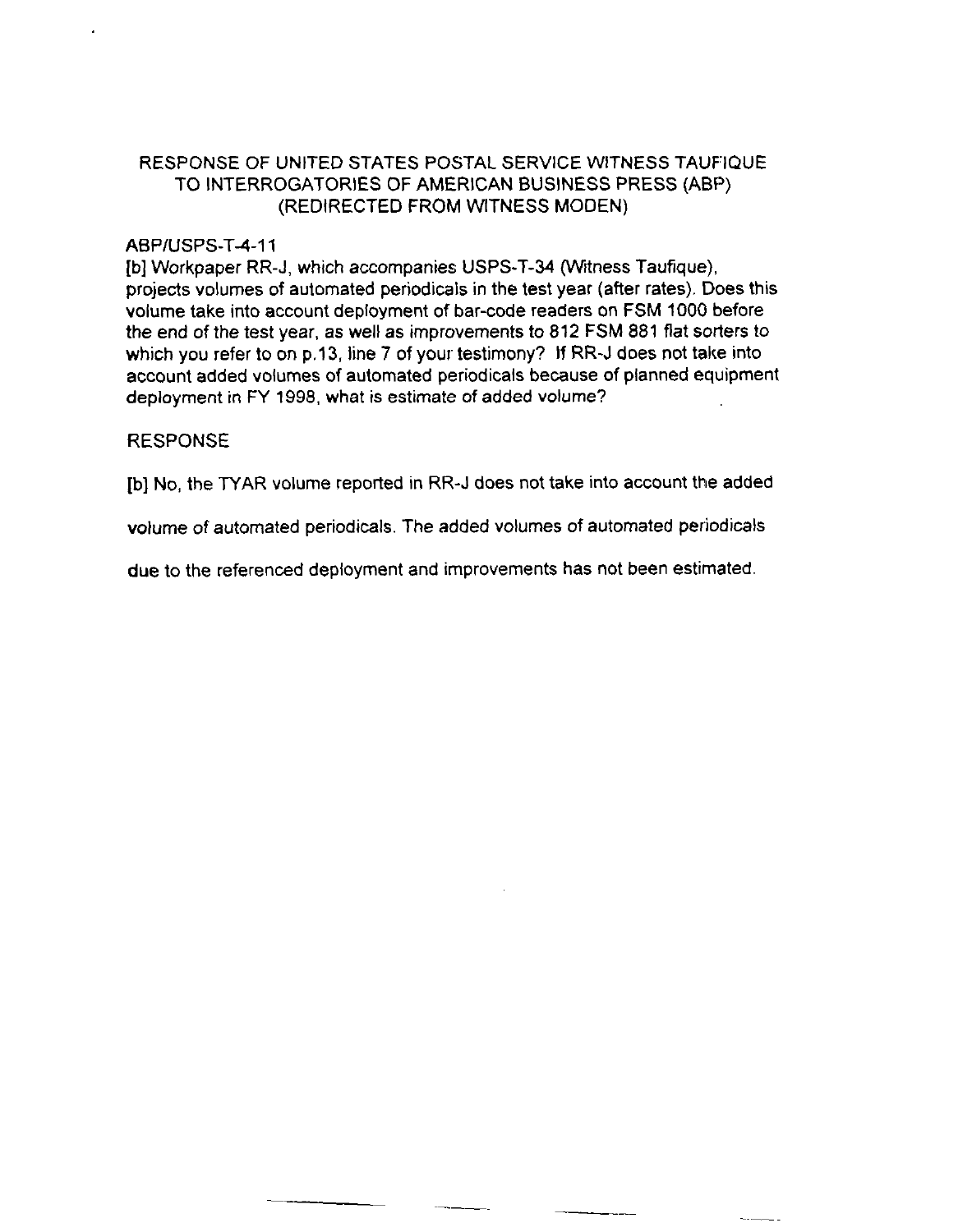### DECLARATION

I, Altaf H. Taufique, declare under penalty of perjury that the foregoing answers are true and correct, to the hest of my knowledge, information, and belief.

L.

 $1.1.1.1$ 

ALTAF H. TAUFRULE

 $\hat{\mathcal{A}}$ 

Dated:  $9/3/97$ 

 $\mathbf{r}$